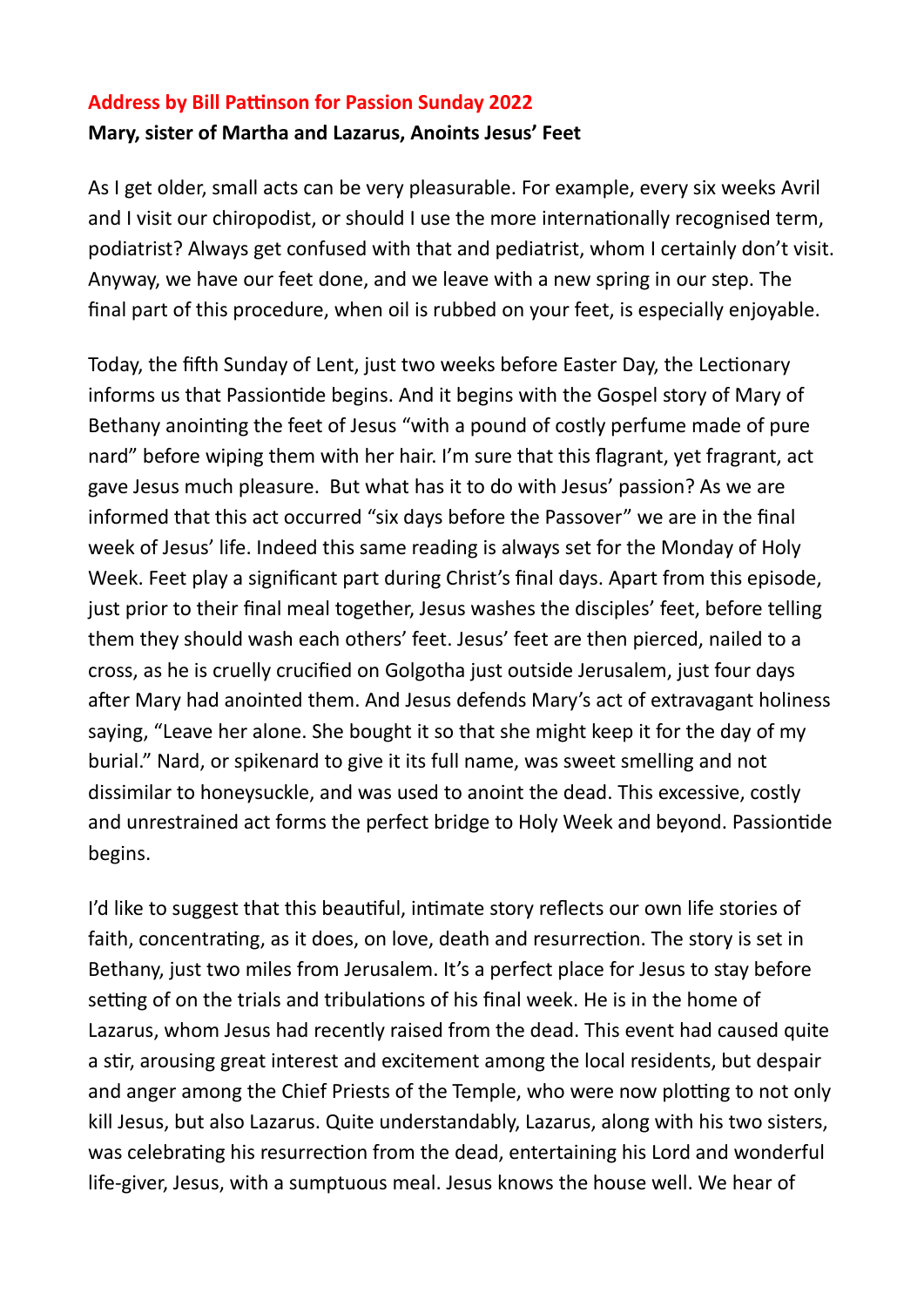three visits in the Gospels. One in Luke where Martha is busy with all the preparations for their special visitor, while Mary sits at Jesus' feet, listening to what he has to say. The other two occasions are recounted in John. Firstly, when Lazarus is raised from the dead, where Mary is again kneeling at Jesus' feet, weeping and saying to Jesus, "Lord, if you had been here, my brother would not have died." Secondly on this occasion of the celebratory resurrection feast, when for a third time we see Mary at Jesus' feet, wiping them after she had anointed them with costly perfume.

Andrea Skevington in her third poem entitled "Mary at your feet" writes:

"She kneels at your feet again, pours out extravagant nard, scandalous anointing of your warm, living feet, unbinds her hair and let's it flow like water over them, wiping them with such reckless and tender thanksgiving."

Well, there are times when we all want to let our hair down, dance in the rain, get a little wild. After all life is too short not to colour outside the lines every once in a while. Well Mary would certainly have caused a few jaws to drop by behaving so shamelessly. There were only two occasions in those days when women would let down their hair - one during a sexual act of intimacy, the other when in mourning. Jesus, you notice, quickly defends Mary by making reference to his burial. It's almost as though Mary knows Jesus is about to die. Mary was willing to humiliate herself with her body for the sake of bringing glory to God. This is an out pouring of gratitude, a beautiful, humble act of love. This is the love Jesus wants us to give to him - to love him as he loves us. To worship him, to honour him, to make him the centre of our lives, as Mary did. And notice, as Mary wipes Jesus' feet with her hair, it's as if she is anointing herself. The oil that she offered Jesus is now on her head. If we give ourselves to Jesus with no holding back, then we ourselves will be blessed.

Of course, there's always the party pooper. Often a man concerned about the financial cost of things. Enter Judas. In the middle of all the celebrations, the feasting and Mary's amazing act of love, Judas has to complain. "Why was this perfume not sold for three hundred denarii and the money given to the poor? Now this shows how expensive this perfume which Mary poured onto Jesus' feet really was. Three